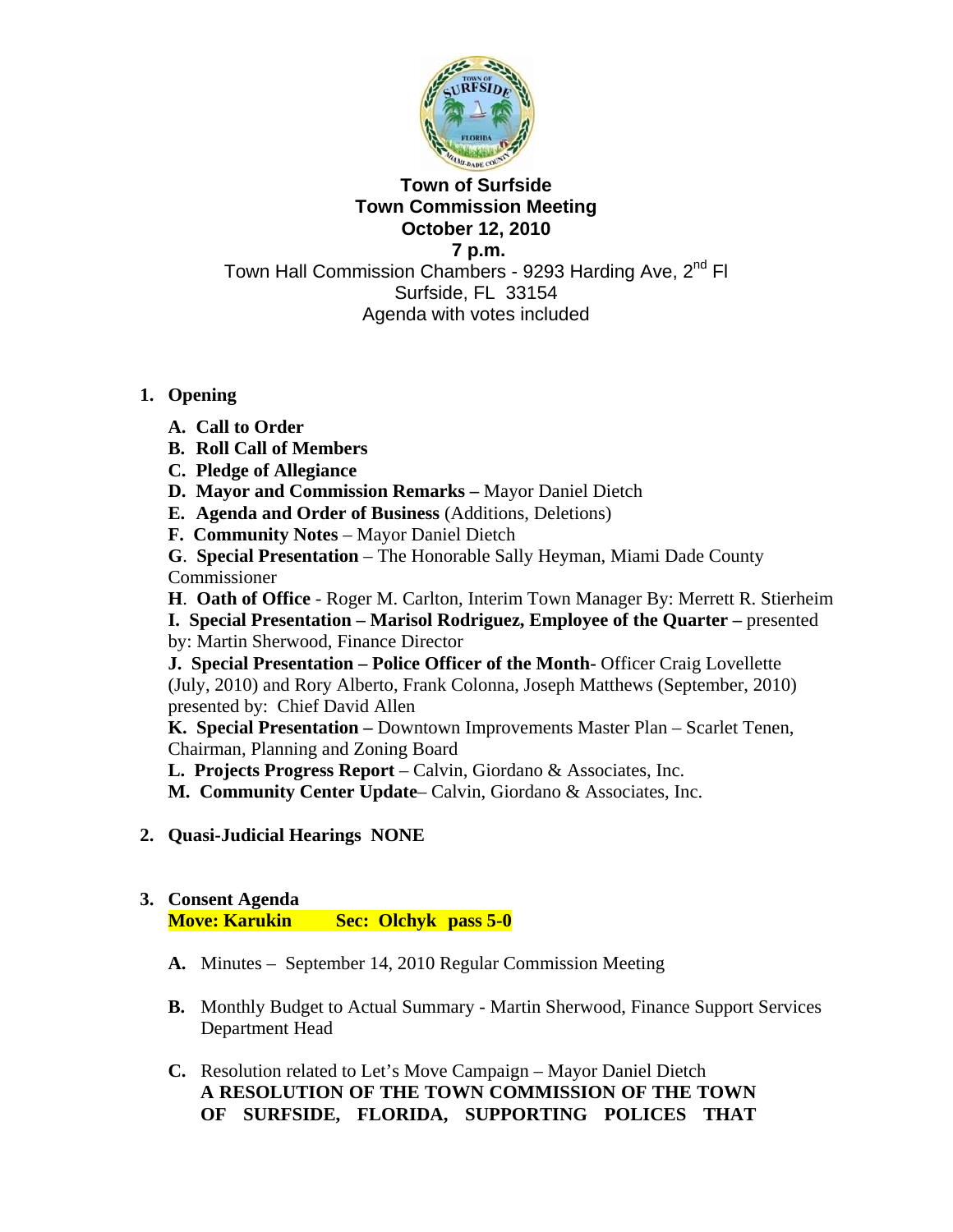**FOCUS ON HEALTH, WELLNESS, CONTINUING EDUCATION AND HEALTHIER LIFESTYLES IN ALL COMMUNITES.** 

- **D.** Mutual Aid Agreement with Miami Gardens Chief David Allen **A RESOLUTION OF THE TOWN COMMISSION FOR THE TOWN OF SURFSIDE, FLORIDA AUTHORZING AND DIRECTING THE TOWN MANAGER AND TOWN CLERK TO EXECUTE A MUTUAL AID AGREEMENT WITH THE CITY OF MIAMI GARDENS, FLORIDA POLICE DEPARTMENT AND THE TOWN OF SURFSIDE POLICE DEPARTMENT.**
- **E.** Mutual Aid Agreement with Golden Beach Chief David Allen **A RESOLUTION OF THE TOWN COMMISSION FOR THE TOWN OF SURFSIDE, FLORIDA AUTHORIZING AND DIRECTING THE TOWN MANAGER AND TOWN CLERK TO EXECUTE A MUTUAL AID AGREEMENT WITH THE TOWN OF GOLDEN BEACH, FLORIDA POLICE DEPARTMENT AND THE TOWN OF SURFSIDE POLICE DEPARTMENT.**
- **4. Ordinances and Public Hearings** 
	- **A. Second Readings (Ordinances)**

 **1. Proposed Water and Sewer Utility Rate Adjustment –** Martin Sherwood, Finance Support Services Department Head **AN ORDINANCE OF THE TOWN OF SURFSIDE, FLORIDA AMENDING CHAPTER 78 "UTILITIES" INCLUDING ESTABLISHING AMONG OTHER THINGS NEW SERVICE CHARGES WHICH SHALL BE EFFECTIVE BEGINNING FISCAL YEAR 2010-2011; PROVIDING FOR SEVERABILITY; PROVIDING FOR AN EFFECTIVE DATE.** 

**MOVE: KOPELMAN SEC: KARUKIN PASS: 5-0** 

 **2. Regulated Uses –** Lynn Dannheisser, Town Attorney and Karen Friedman and Shelley Eichner, Calvin, Giordano and Associates

**AN ORDINANCE OF THE TOWN COMMISSION OF THE TOWN OF SURFSIDE, FLORIDA AMENDING CHAPTER 90 AND SPECIFICALLY SECTION 90-41 "REGULATED USES" OF THE TOWN OF SURFSIDE CODE OF ORDINANCES TO ALLOW PARKING AS A USE WHEN SUBORDINATE TO A MAIN USE IN ALL DISTRICTS; PROVIDING FOR INCLUSION IN THE CODE; REPEALING ALL ORDINANCES OR PARTS OF ORDINANCES IN CONFLICT HEREWITH; AND PROVIDING FOR AN EFFECTIVE DATE.** 

**MOVE: APPROVAL OF OPTION 2 SEC: KOPELMAN PASS: 5-0** 

**3. Off Street Parking Design Standards –** Lynn Dannheisser, Town Attorney and Karen Friedman, Town Planner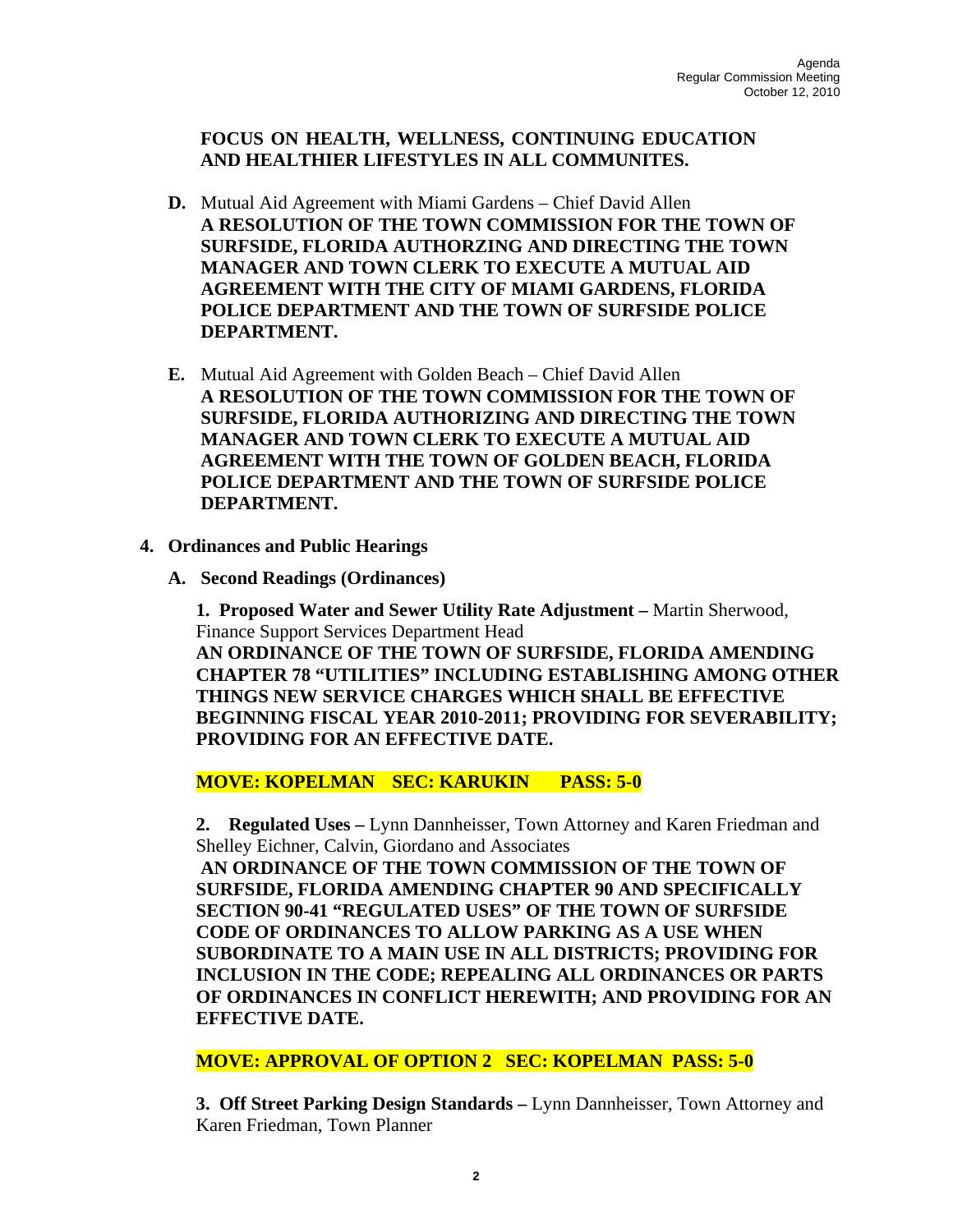**AN ORDINANCE OF THE TOWN COMMISSION OF THE TOWN OF SURFSIDE, FLORIDA AMENDING CHAPTER 90, DIVISION 1. OFF-STREET PARKING, SECTION 90-82 "DESIGN STANDARDS" OF THE TOWN OF SURFSIDE CODE OF ORDINANCES TO CLARIFY THE STANDARDS USED FOR VEHICULAR QUEUING, ACCESS TO STATE ROADWAYS; AND ON-SITE CIRCULATION; PROVIDING FOR INCLUSION IN THE CODE; REPEALING ALL ORDINANCES OR PARTS OF ORDINANCES IN CONFLICT HEREWITH; AND PROVIDING FOR AN EFFECTIVE DATE.** 

**MOVE: APPROVAL OPTION 2 KARUKIN SEC: KOPELMAN PASS 5-0** 

 **B. First Readings (Public Hearings on Ordinances)** 

**1. Update Capital Improvements Element –** Shelley Eichner, Calvin, Giordano & Associates

**AN ORDINANCE OF THE TOWN COMMISSION OF THE TOWN OF SURFSIDE, FLORIDA, ADOPTING THE ANNUAL UPDATE TO THE CAPITAL IMPROVEMENTS ELEMENT WITHIN THE TOWN'S COMPREHENSIVE PLAN IN ACCORDANCE WITH SECTION 163.3177, FLORIDA STATUTES; PROVIDING FOR SEVERABILITY, CONFLICT, INCLUSION IN THE COMPREHENSIVE PLAN AND AN EFFECTIVE DATE.** 

**MOVE: KARUKIN SEC: KOPELMAN PASS 4-1(GRAUBART)** 

 **2. Municipal Parking Lot –** Karen Friedman, Town Planner **AN ORDINANCE OF THE TOWN COMMISSION OF THE TOWN OF SURFSIDE, FLORIDA AMENDING CHAPTER 90 "ZONING," ARTICLE IV. "DISTRICT REGULATIONS" SECTION 90-41. "REGULATED USES" TO ALLOW SURFACE PARKING LOTS TO BE LOCATED IN ANY ZONING DISTRICT; AMENDING ARTICLE VII "OFF-STREET PARKING AND LOADING," DIVISION 1 "OFF-STREET PARKING," SECTION 90-77 "OFF-STREET PARKING REQUIREMENTS" AND SECTION 90-82. "DESIGN STANDARDS" OF THE TOWN OF SURFSIDE CODE OF ORDINANCES TO ADD A PROVISION RELATIVE TO MUNICIPAL SURFACE PARKING AND DESIGN STANDARDS; PROVIDING FOR INCLUSION IN THE CODE; REPEALING ALL ORDINANCES OR PARTS OF ORDINANCES IN CONFLICT HEREWITH; AND PROVIDING FOR AN EFFECTIVE DATE.** 

**MOVE: KARUKIN SEC: KOPELMAN PASS 4-1 (GRAUBART)** 

 **5. Resolutions and Proclamations**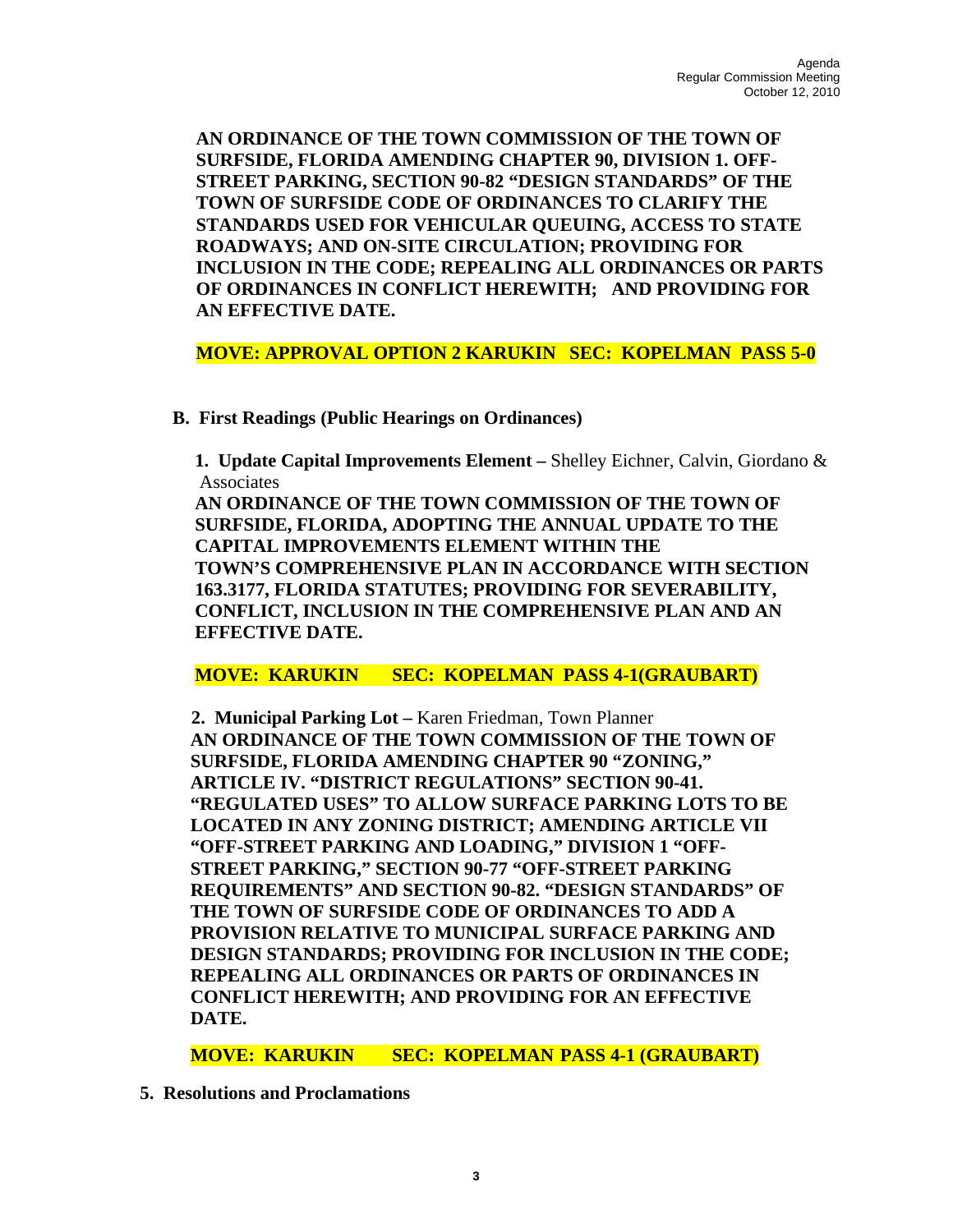**A.** Communications Committee – Roger M. Carlton, Interim Town Manager **A RESOLUTION OF THE TOWN COMMISSION OF THE TOWN OF SURFSIDE, FLORIDA, CREATING AN AD HOC COMMUNICATIONS COMMITTEE TO STUDY CURRENT COMMUNICATION SYSTEMS AND PROPOSE IMPROVEMENTS AND REPORT BACK TO THE TOWN COMMISSION.** 

**MOVE: KARUKIN SEC: GRAUBART PASS: ALL IN FAVOR** 

**B.** Code Enforcement Committee – Roger M. Carlton, Interim Town Manager **A RESOLUTION OF THE TOWN COMMISSION OF THE TOWN OF SURFSIDE, FLORIDA, CREATING AN AD HOC COMMITTEE TO STUDY THE CURRENT CODE ENFORCEMENT PROGRAM AND TO IDENTIFY OPPORTUNITIES AND MAKE RECOMMENDATIONS FOR THE FUTURE AND TO REPORT BACK TO THE TOWN COMMISSION.** 

**MOVE: KOPELMAN SEC: GRAUBART PASS: 5-0** 

**C.** Expenditure of Forfeiture Funds – Police Chief David Allen **A RESOLUTION OF THE TOWN COMMISSION OF THE TOWN OF SURFSIDE, FLORIDA, PROVIDING FOR THE FISCAL YEAR 2010/2011 POLICE CONFISCATION FUND EXPENDITURE IN THE AMOUNT OF FORTY-FIVE THOUSAND (\$45,000) TO BE FUNDED BY PROCEEDS OF CONFISCATED FUNDS.** 

**MOVE: KOPELMAN SEC: GRAUBART PASS: ALL IN FAVOR** 

**D.** Parking Lot Lease, Lot 18, Block 4, Altos Del Mar No.5 **–** Assistant Police Chief John DiCenso

**A RESOLUTION OF THE TOWN COMMISSION OF THE TOWN OF SURFSIDE, FLORIDA APPROVING THE AGREEMENT WITH NORMAN ATKIN FOR THE SIX MONTH LEASE OF LOT 18, BLOCK 4, ALTOS MAR NO. 5, ACCORDING TO THE PLAT THEREOF, RECORDED IN PLAT BOOK8, PAGE 92 OF THE PUBLIC RECORDS OF MIAMI-DADE COUNTY, FLORIDA; AUTHORIZING THE TOWN MANAGER AND TOWN ATTORNEY TO IMPLEMENT THE TERMS AND CONDITIONS OF THE AGREEMENT; AUTHORIZING THE TONW MANAGER TO EXPEND POLICE DEPARTMENT FUNDS; AUTHORIZING THE TOWN MANAGER TO EXECUTE THE AGREEMENT; AND PROVIDING FOR AN EFFECTIVE DATE.** 

**MOVE: KOPELMAN SEC: GRAUBART PASS: ALL IN FAVOR** 

**E.** Joint Meeting between Planning and Zoning Board and Town Commission – Roger Carlton, Interim Town Manager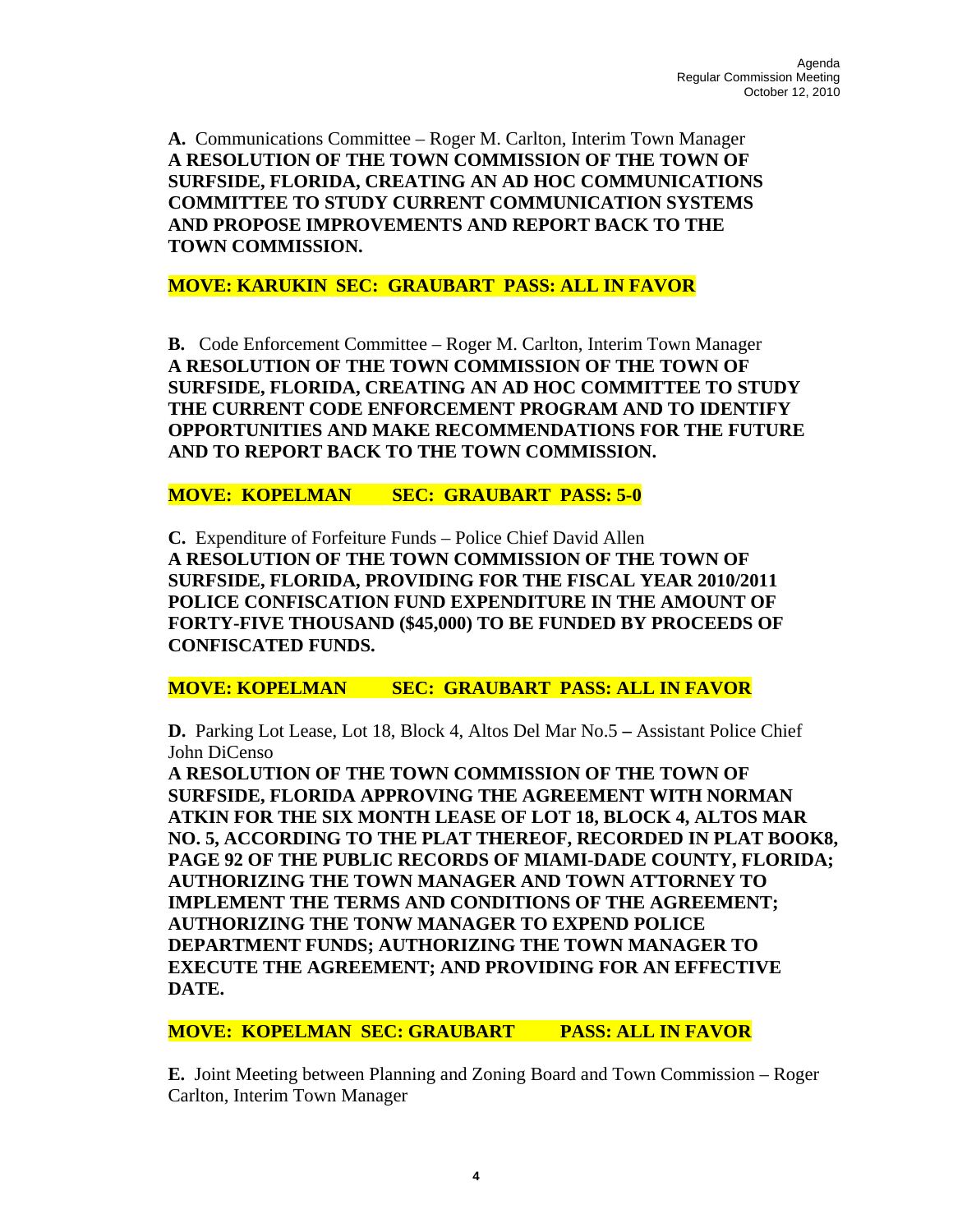**A RESOLUTION OF THE TOWN OF SURFSIDE, FLORIDA, CALLING FOR A JOINT MEETING BETWEEN TOWN COMMISSION AND PLANNING AND ZONING BOARD TO CREATE A PROCESS TO IDENTIFY THE ISSUES TO BE RECONSIDERED IN THE ZONING CODE (ORDINANCE NO. 10-1558); AUTHORIZING \_Commissioner Michael Karukin\_\_\_\_ TO ENTER INTO NEGOTIATIONS WITH THE PETITION COMMITTEE CHALLENGING ORDINANCE NO. 10-1558; AUTHORIZING THE TOWN MANAGER AND TOWN ATTORNEY TO DO ALL THINGS NECESSARY TO EFFECTUATE THE TERMS OF THIS RESOLUTION; PROVIDING FOR AN EFFECTIVE DATE.** 

## **MOVE: KARUKIN SEC: KOPELMAN PASS: ALL IN FAVOR**

**F.** Revise previously approved AECOM agreement to reflect proper name – Roger Carlton, Interim Town Manager

**A RESOLUTION OF THE TOWN COMMISISON OF THE TOWN OF SURFSIDE, FLORIDA, AUTHORIZING THE TOWN TO ENTER INTO AN ADDENDUM AS TO A NAME CHANGE ONLY WITH AECOM TECHNICAL SERVICE, INC. FOR ARCHITECTURAL SERVICES FOR SURFSIDE COMMUNITY CENTER, AUTHORIZING THE FUNDS TO PAY FOR; AND PROVIDING FOR AN EFECTIVE DATE.** 

## **MOVE: KOPELMAN SEC: KARUKIN PASS: ALL IN FAVOR**

#### **6. Good and Welfare**

## **7. Town Manager and Town Attorney Reports**

**A.** Town Manager's Report

#### **Commission Requests**

Discussion of new log-in, assignments and follow-up system Agenda After Action: all direction given during Town Commission meetings will be annotated to the agenda and assignment and due dates will be posted on the Town's website.

#### **Town Clerk**

Expanded duties Establishment of Communications Ad Hoc Committee

#### **Finance**

The Finance Director will discuss the expense report for August 2010 and the Manager will explain how this report will be upgraded for September 2010 to give a more complete disclosure of the state of the Town's budget in relation to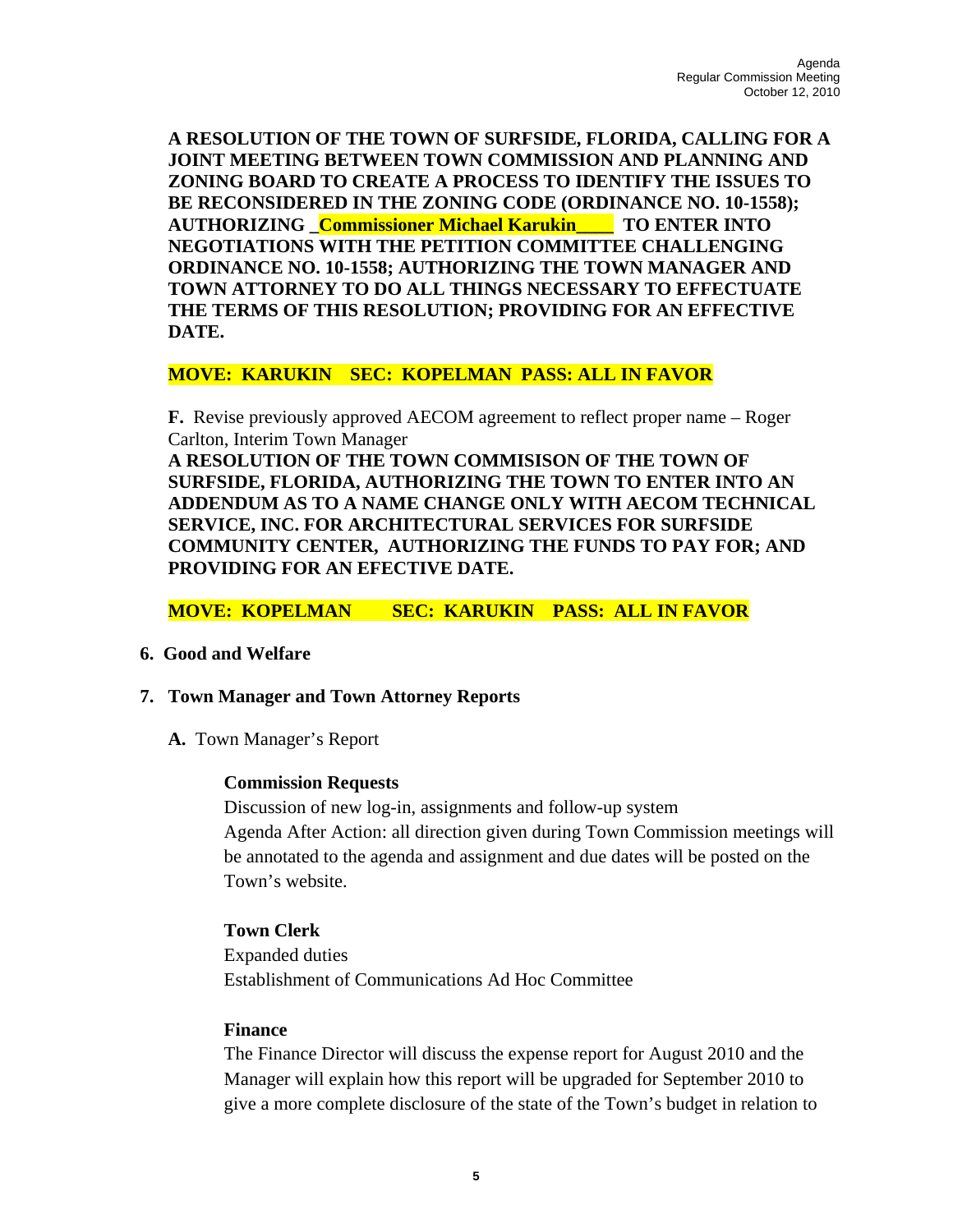actual expenses and revenues. There will also be a report on the status of financing for the water/sewer/storm drainage project.

## **Building/Code Enforcement**

There will be a report on progress being made with closing out FEMA/Flood Elevation issues. We will be calling the first meeting of the Code Enforcement Committee after adoption of the resolution on the October Town Commission agenda.

## **Parks and Recreation**

The Manager will report on the expanded role of the Parks and Recreation Director in the Community Center Construction Oversight team as well as plans to ensure opening on schedule.

## **Public Works**

There will be a report on a new special program to clean street ends and a cooperative program with the Parking Unit to expand cleaning of lots and downtown streets.

## **Police**

The Manager will make a brief report on the status of negotiations with Fraternal Order of Police Local 135. There will also be a report on the status of implementation of the red light camera program and a report on implementation of the multi-space meters.

## **Tourist Bureau**

There will be a brief report on the Manager's meeting with the Tourist Board. Duncan Tavares and the Manager will also report on the status of disposition of the collection of library materials. There will also be a report on the cooperative program with Florida Atlantic University recommended by Scarlet Tenen, chair of the Planning and Zoning Board, regarding a survey of the downtown area.

## **Calvin Giordano & Associates**

The Manager is in the process of reviewing historical billings, performance of all segments of the work and alternatives. We have opened proposals for architectural and engineering services and will report on a new approach in November.

- **B.** Town Attorney's Report
- **C.** Petition Received by Town Clerk 8-30-2010 Debra Eastman, MMC Town Clerk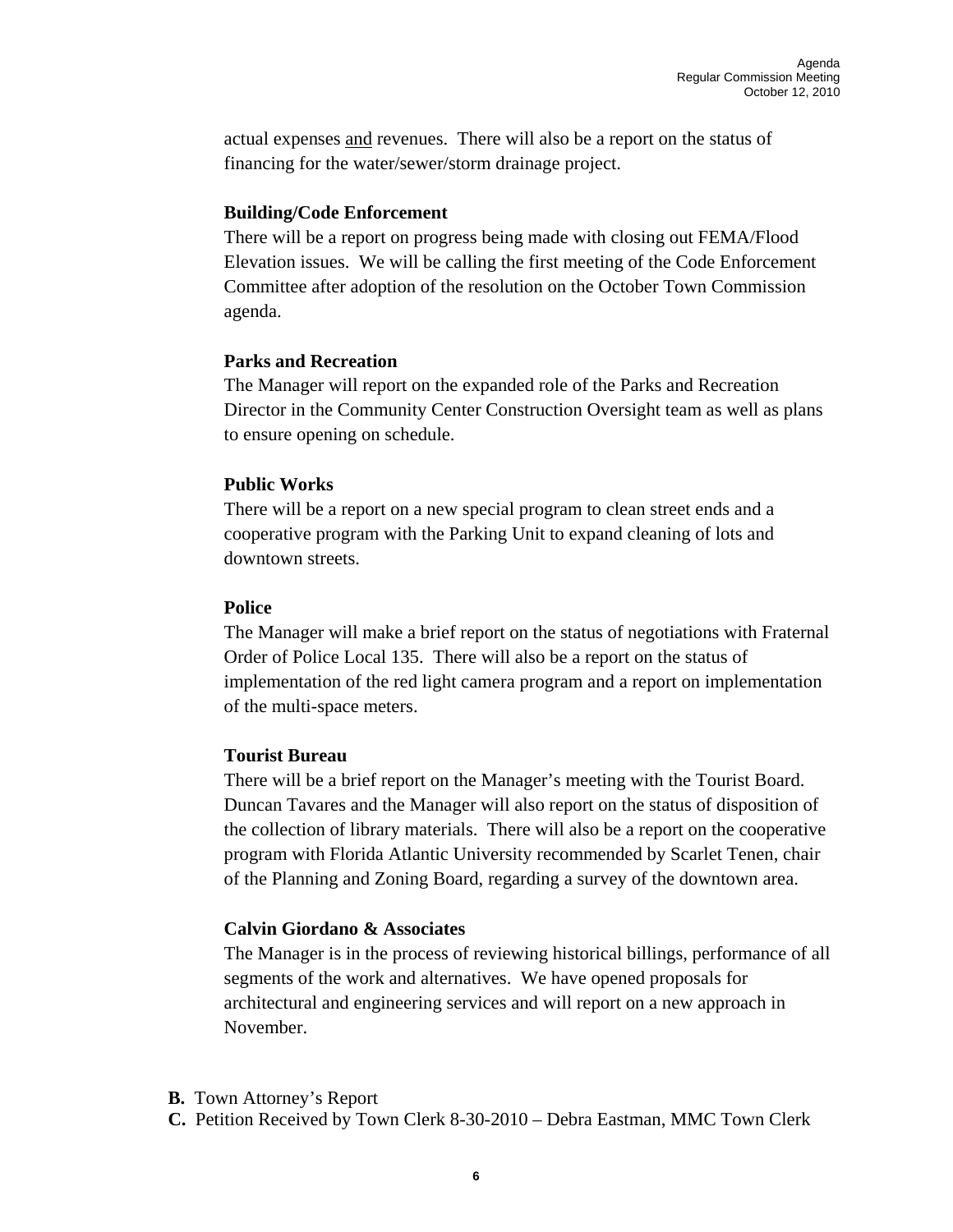**D.** Update on Code Enforcement Amnesty Program – Michael Garcia, Code Enforcement

## **8. Unfinished Business and New Business**

**A. Bal Harbour Amendments to Future Land Use Plan** – Roger Carlton, Interim Town Manager COMMISSIONER KOPELMAN ASSIGNED, ALL IN FAVOR.

**B. Miami Dade Public Library System Library Card Reimbursement** - Roger Carlton, Interim Town Manager **MOVE FULL SUBSIDY KARUKIN**. **SEC: GRAUBART ALL IN FAVOR.** 

**C. November 2, 2010 Charter Change Informational Piece Draft –** Roger Carlton, Interim Town Manager

**MOVE TO SEND OUT AS AMENDED KOPELMAN. SEC. KARUKIN PASS: ALL IN FAVOR** 

## **9. Mayor, Commission and Staff Communications**

 **A. Committee Appointments –** Vice Mayor Joe Graubart, Commissioner Michael Karukin – Communication Ad Hoc Committee NO ACTION TAKEN

**B. Discussion** – Commissioner Edward Kopelman - Change of land use from "Institutional" to "Commercial" for property located at  $501\,96<sup>th</sup>$  Street, Bal Harbour, Florida. NO ACTION TAKEN

**C. Reschedule November Commission Meeting -** Mayor Daniel Dietch NO ACTION TAKEN

**D. Special Recognition –** Mayor Daniel Dietch NO ACTION TAKEN

**E. Photo/Film Permit Program** – Mayor Daniel Dietch NO VOTE TAKEN.

 **10. Adjournment** 

# **NOTE: FOR DETAILED FOLLOW UP ACTIONS REGARDING THIS AGENDA PLEASE REFER TO THE AFTER ACTION DOCUMENT ON THIS WEBSITE.**